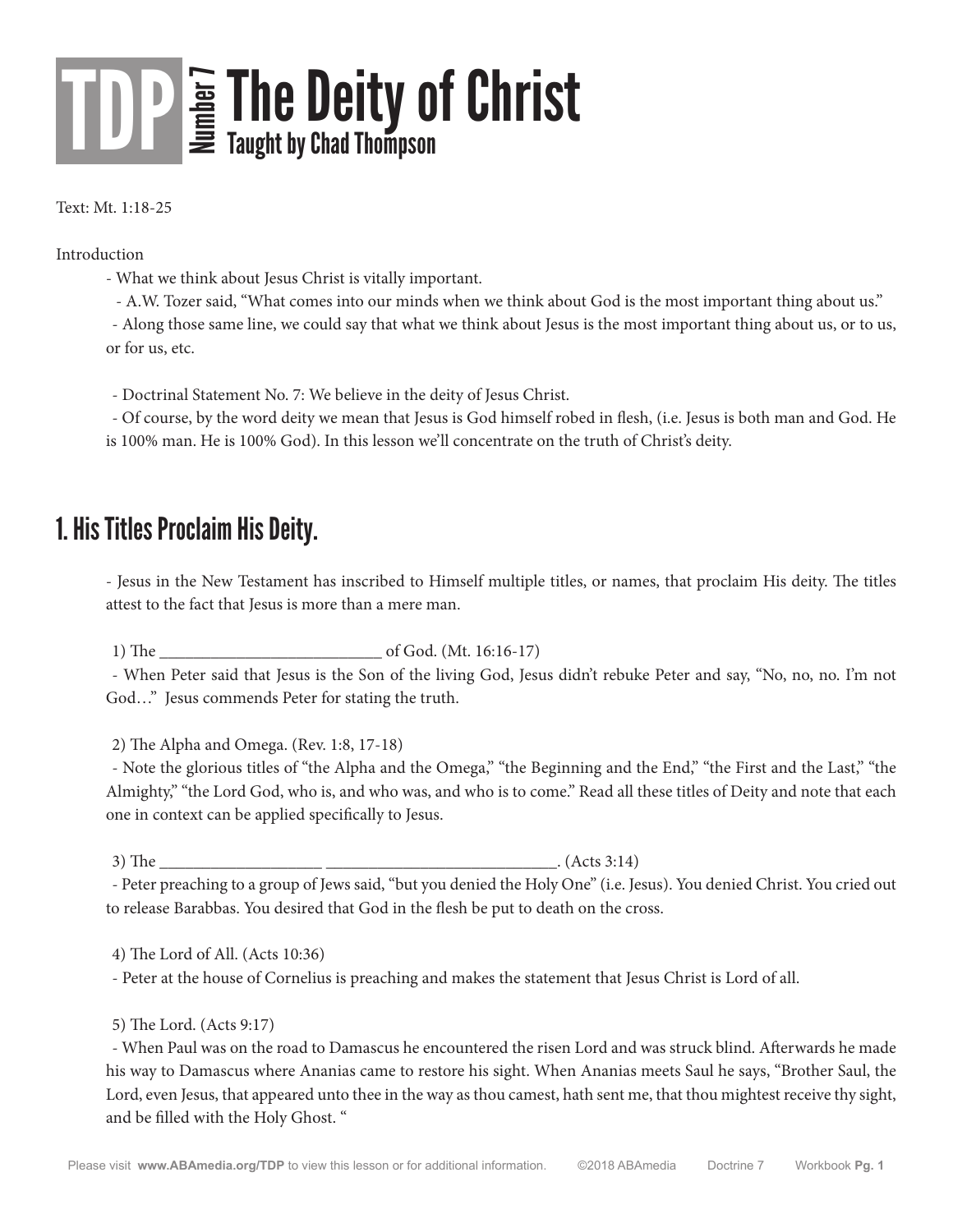6) The Lord of \_\_\_\_\_\_\_\_\_\_\_\_\_\_\_\_\_\_\_\_\_\_\_\_\_\_\_\_. (1 Cor. 2:8\_

7) The Word of God. (John 1:1, 14)

- Jesus is called "the Word", the Logos of God. As the Logos, He is the manifestation or expression of God to us, "the image of the invisible God" (Colossians 1:15). "The Son is the radiance of God's glory and the exact representation of His being" (Hebrews 1:3). He "came from the Father." As the Logos, Jesus "the Word was with God, and the Word [Jesus] was God."

8) The Son of . (Mt. 26:63-65; Rev. 1:12-13; Dan. 7:13-14)

- Jesus used this phrase to speak of Himself more than any other, some 80 times.

- When He did he wasn't declaring Himself to be human, but God in the flesh.

#### 2. His Divine Works Proclaim Of His Deity.

1) Jesus \_\_\_\_\_\_\_\_\_\_\_\_\_\_\_\_\_\_\_\_\_\_\_\_\_\_\_ the universe. (John 1:1-3, 14; cf. Col. 1:15-17)

2) Jesus preserves and upholds all things.

3) Jesus \_\_\_\_\_\_\_\_\_\_\_\_\_\_\_\_\_\_\_\_\_\_\_\_\_\_\_\_\_\_ sins. (Mk. 2:5-12)

 - The Jewish leaders in this passage are incensed when Jesus claims to forgive sins because only \_\_\_\_\_\_\_\_\_\_\_\_\_\_\_\_\_\_\_\_\_ can forgive sin. Jesus then proves His divine authority to forgive sin by demonstrating His divine authority over all sickness.

4) Jesus will judge the quick and the dead. (2 Tim. 4:1)

5) Jesus eternal life. (John 17:2)

#### **3. His Equality With God Proclaims His Deity.** (Mt. 28:19; 2 Cor. 13:14)

1) Equality in \_\_\_\_\_\_\_\_\_\_\_\_\_\_\_\_\_\_\_\_\_\_\_\_\_\_\_\_. (Phil. 2:5-8)

2) Equality in authority  $($ 

- The name of Jesus Christ is coupled with that of God the Father in numerous passages in a way in which it would be impossible to couple the name of any finite being with that of Deity by which equality with the Father is plainly implied.

3) Equality in \_\_\_\_\_\_\_\_\_\_\_\_\_\_\_\_\_\_\_\_\_\_\_\_\_\_\_\_. (2 Cor. 13:14)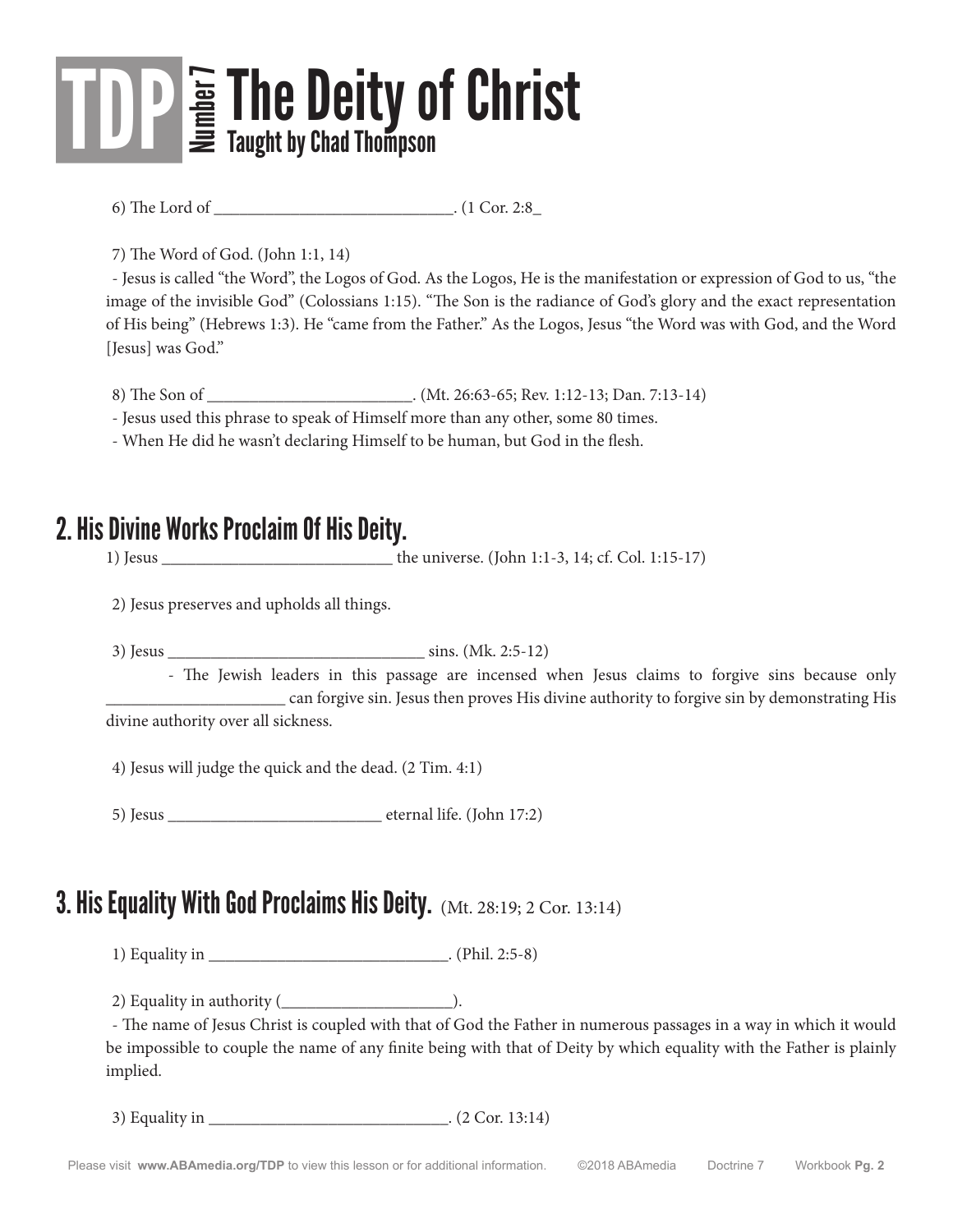### 4. His \_\_\_\_\_\_\_\_\_\_\_\_\_\_\_\_\_\_\_\_\_\_\_\_\_ Proclaims His Deity.

- Jesus lived a perfect life. He was sinless. (cf. Mt. 26:59; Heb. 4:15; 1 Pet. 2:22)

- They enemies of Jesus couldn't charge him with one legitimate sin. The Bible says that Jesus was tempted in all points just like we are yet He was without sin (Hebrews 4:15). When Jesus was reviled, He reviled not. He committed no sin neither was guile found in His mouth. (1 Peter 2:22).

#### 5. His Miracles Proclaim His Deity. (John 5:36; 10:38; 21:25)

- Jesus referred to his miracles as signs. These signs pointed to Jesus' divinity.

#### 6. His Prophecies Proclaim His Deity.

- There are numerous prophecies in regard to the life and death of the Messiah in his earthly ministry.

- The fulfillment of these prophecies is proof of the deity of Jesus Christ.

- Let's look at just eight prophecies concerning Jesus as the Messiah:

| Born of a          |        |
|--------------------|--------|
| Born in Bethlehem. |        |
| The He would heal. |        |
|                    | entry. |

 He would be betrayed by a friend. Forsaken by his disciples. Crucified between two thieves.

from the dead.

-The probability of just eight prophecies coming true in the life of one man is 1 in 100 trillion.

- To illustrate that probability, let's suppose that we take 100 trillion (ten to the seventeenth power) silver dollars and lay them on the face of Texas. They will cover all of the state two feet deep. Now mark one of these silver dollars and stir the whole mass thoroughly. Blindfold a man and tell him that he can travel as far as he wishes, but he must pick up one silver dollar and say that this is the right one.

- What chance would he have of getting the right one? Just the same chance that the prophets would have had of writing these eight prophecies and having them all come true in any one man. (Evidence That Demands A Verdict, Josh McDowell).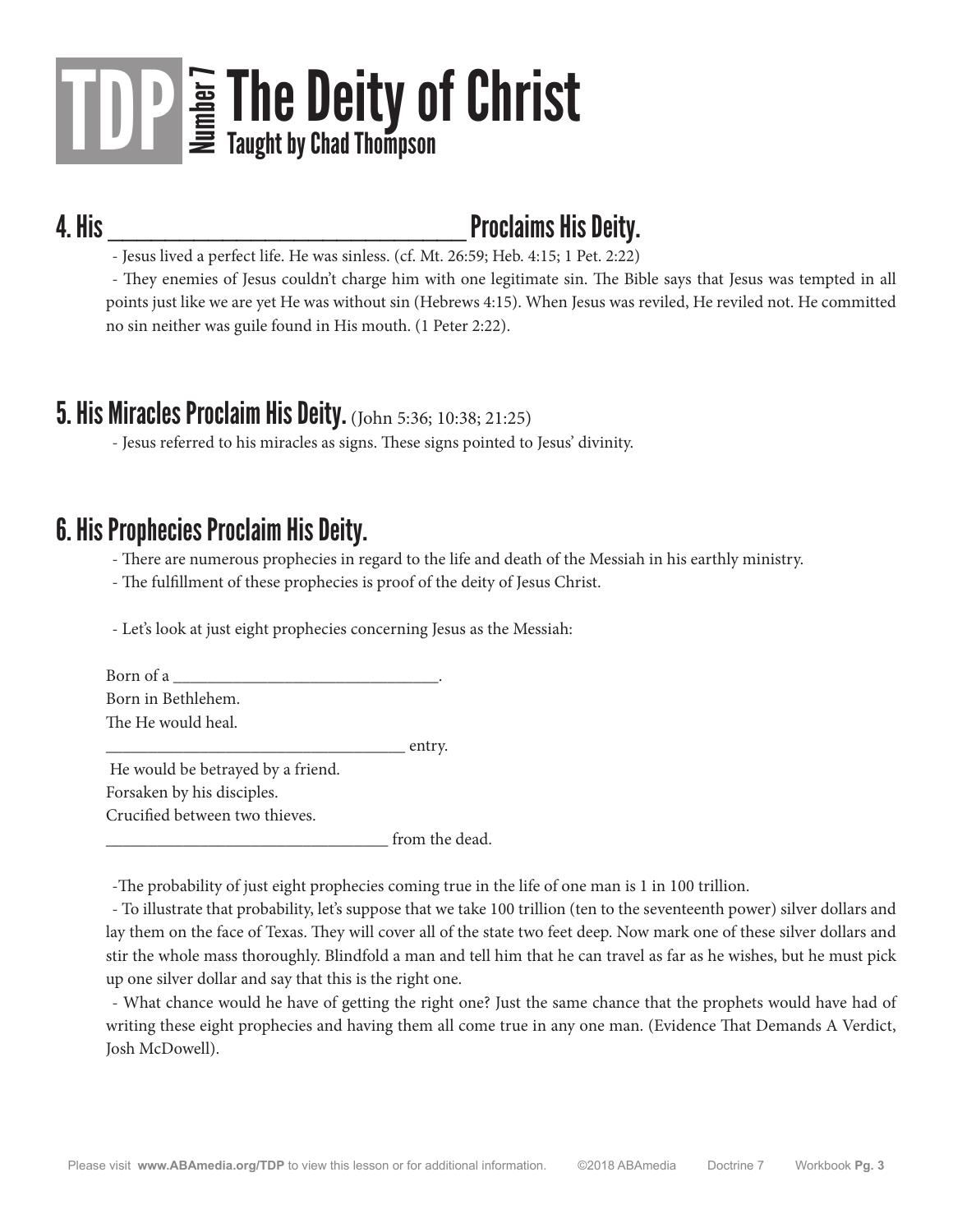#### 7. His Assertions Proclaim His Deity. (John 8:58)

- Jesus said, "Verily, verily, I say unto you, Before Abraham was , I am." (John 8:58 KJV)

- Either that was true ... or it was false. Was He a liar, a lunatic, or something more?

C. S. Lewis: Christian Scholar:

- I am trying here to prevent anyone from saying the really foolish thing that people often say about Him: "I'm ready to accept Jesus as a great moral teacher, but I don't accept His claim to be God."

- That is the one thing we must not say. A man who was merely a man and said the sort of things Jesus said would not be a great moral teacher. He would either be a lunatic -- on the level with the man who says he is a poached egg - or else he would be the Devil of Hell.

- You must make your choice. Either this man was, and is, the Son of God: or else a madman or something worse. You can shut Him up for a fool, you can spit at Him and kill Him as a demon; or you can fall at His feet and call him Lord and God. But let us not come with any patronizing nonsense about Him being a great human teacher. He has not left that open to us. He did not intend to. (C.S. Lewis, Mere Christianity, pp. 55-56).

- If Jesus' claim to be God is false, then he is either a liar or lunatic.

- Is there an option for Jesus beyond liar or lunatic? LORD, King,

#### 8. The Application Of The Truth Of His Deity.

- The belief in the Deity of Jesus Christ will have an impact on your behavior.

- Believing what I believe, what impact should that have on my behavior?

1) Receive Jesus as my \_\_\_\_\_\_\_\_\_\_\_\_\_\_\_\_\_\_\_\_\_\_\_\_\_. (Titus 2:13; Titus 1:4; cf. Mk. 2:5, 7; Eph. 1:7; John 14:6)

2) Submit to Jesus as \_\_\_\_\_\_\_\_\_\_\_\_\_\_\_\_\_\_\_\_\_\_. (Mal. 1:6-8; Eph. 6:7; Col. 2:23; 1 Cor. 10:31)

- If Jesus is deity (God) then Jesus is Lord.

- We not only need to call on Him to save us, but we should surrender our lives to Him.

3) Follow Jesus as my

- Jesus is the example of servant hood. (Phil. 2:5-8)

- Jesus is the example of suffering. (1 Pet. 2:21)

4) Find in Jesus my \_\_\_\_\_\_\_\_\_\_\_\_\_\_\_\_\_\_\_\_\_\_\_\_\_\_\_\_\_\_. (1 Tim. 1:1; Titus 2:13)